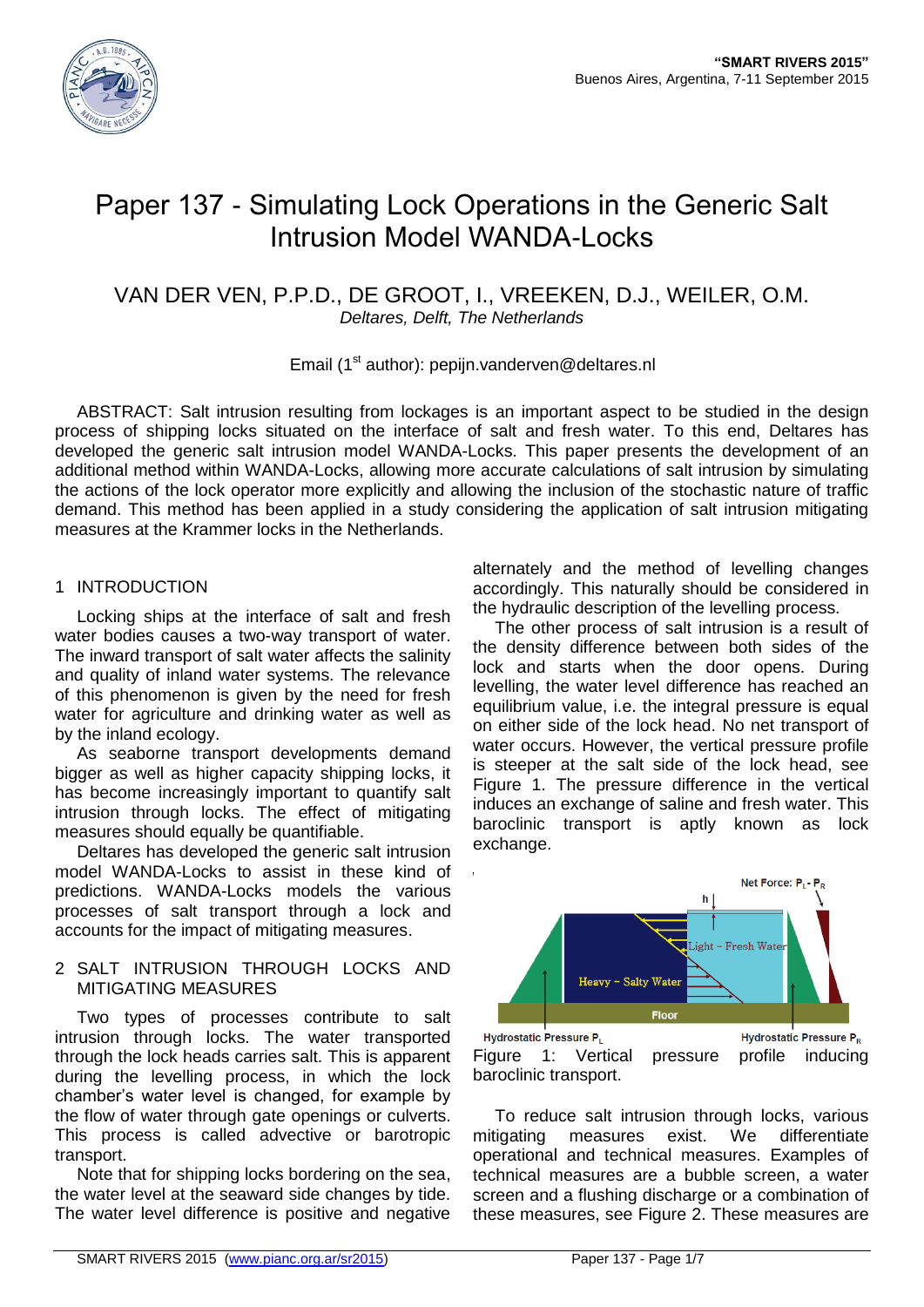

discussed in Keetels et al. (2011) and Uittenbogaard et al. (2015).

The operational measures vary for example from no locking at high tides to closing doors quickly after the shipping passage.



<span id="page-1-0"></span>Figure 2: Salt intrusion mitigating measures in a shipping lock on a salt-fresh water transition. From Keetels et al. (2011).

#### 3 CALCULATING SALT INTRUSION WITH WANDA-LOCKS

WANDA (see reference) is a one-dimensional computational program developed by Deltares. The origin of the program is found in calculations on flow through pipeline systems. Various hydraulic components, such as pumps and valves, are included in its library. In the graphical user interface, the components are visually depicted by icons that can be connected, see [Figure 3.](#page-1-1)

The WANDA-Locks library (see reference) allows the determination of the salt mass in the reservoirs. The formulae used are based on Uittenbogaard (2010).

The lock chamber is a component included in the WANDA-Locks component library, see [Figure 4.](#page-1-2) Approach harbours can be modelled using the boundary condition for water level and salinity. The lock chamber and approach harbour are connected via valves that can comprise both the levelling system and the doors. Details of these components are given in Van Os (2015).

In case of advective flow the computation can be thought of as bookkeeping: the incoming discharge has a known salinity and can thus be taken as a load of salt being added to the reservoir.

In case of baroclinic flow the hydrodynamic formulae simulate the density current using a fourth component in the WANDA-Locks library. These formulae are extended to include the impact of mitigating measures such as water and/or bubble screens by defining a so-called salt transmission factor, see Weiler et al. (2015).



<span id="page-1-1"></span>Figure 3: An illustration of a simple shipping lock with lock gate openings (top) and its representation using WANDA components (bottom).



<span id="page-1-2"></span>

By using the modular schematization from WANDA, the method of determining the salt intrusion using WANDA-Locks has been made explicit and generic. This allows the simulation of different lock geometries.

WANDA-Locks has been validated using measurements at the Stevin Locks (De Groot (2015)) and the Krammer Locks (Weiler et al. (2015)).

#### 4 INCLUDING A PREDESCRIBED LOCKAGE SEQUENCE BY USING CONTROL **COMPONENTS**

The salt intrusion through a lock during a day of lockages is determined by the number of lockages and the salt intrusion for each of these lockages.

The number of lockages depends on the traffic passing the lock, which has a highly stochastic nature, and on how the lockkeeper handles this traffic. The lock operator decides, for example, how many ships are dealt with in one lockage.

The amount of salt intrusion per lockage depends on the salinity difference between the lock chamber and the approach harbour, as well as the water level and the duration of the doors being open.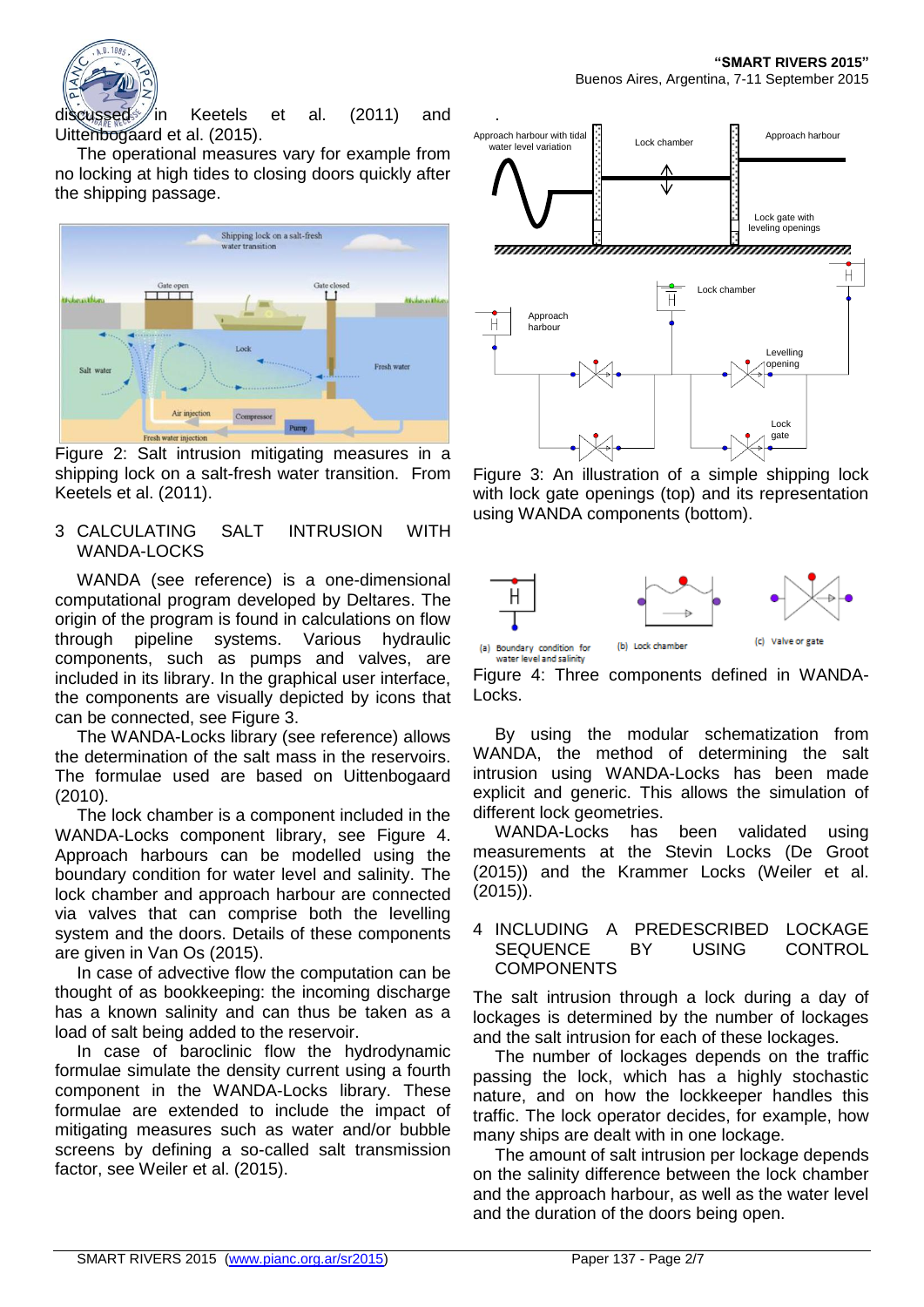

A locking sequence can be defined beforehand. This sequence may be an averaged pattern, in which lockages are spread evenly per day and mean values of door open times are used. More realistic sequences consider the distribution of lockages over time (e.g. heavier traffic during in the daytime, lower traffic on Sundays).

Essentially, the locking cycle follows from a sequential control of the hydraulic components: levelling is simulated simply by opening the valves. Basic control operators available in WANDA can be used to manipulate hydraulic components according to a predefined schedule. The result of such a computation is shown in [Figure 5.](#page-2-0)



<span id="page-2-0"></span>Figure 5: The timeseries of water levels in the approach harbours (blue, red) and lock chamber (green), resulting from a simulation with a predefined schedule of valve openings. The locking sequence can be recognized in the raising and lowering of the lock chamber's water level.

A drawback of this method is that all actions of the hydraulic components must be predefined. Hydraulic computations must be made beforehand or iteratively to establish the moment at which components must be manipulated. For example, the moment the door may open depends on the levelling process that is simulated in WANDA.

#### 5 DEVELOPED METHOD FOR INCLUDING LOCKAGES MORE ACCURATELY

A more realistic prediction of salt intrusion is not based on predefined time series of opening and closing times of valves and doors. Instead, the hydraulic components are set according to locking procedures and therefore are triggered in response to the water level in the lock. The locking procedure is commenced by requests, which are set at times generated randomly or according to a 3rd party simulation. The procedure explicitly incorporates the considerations of the lockkeeper.

#### 5.1 *Subsequent steps in method*

In order to simulate the actions of the lock operator correctly we developed a generic method. The method is contained in a single new WANDA component called LOS (abbreviation for lock

operation simulator), which executes three subsequent steps.

- 1. The requests (arriving ships) are queued or treated.
- 2. For the handling of the request, which is ultimately the lockage of a ship, a series of phases has to be run through.
- 3. Each phase is related to certain components of the lock (e.g. the door or leveling system). To complete the phase, the hydraulic components of the components are controlled.

# 5.2 *Request definition*

A request is defined by five parameters:

- 1. A moment in time at which sailing into the lock commences, assuming the lock is set accordingly.
- 2. The duration of the vessel(s) sailing into the lock.
- 3. The duration of the vessel(s) sailing out of the lock.
- 4. The total displacement of the vessel(s).
- 5. The vessel's direction.

An example of an input sequence is shown in [Table 1.](#page-2-1)

<span id="page-2-1"></span>

|  |  | Table 1: Example of an input sequence. |
|--|--|----------------------------------------|
|--|--|----------------------------------------|

| <b>Request time</b> | <b>Direction</b>         | <b>Displacement</b> | Duration<br>sailing<br>inward | Duration<br>sailing<br>outward |
|---------------------|--------------------------|---------------------|-------------------------------|--------------------------------|
| 20 <sub>s</sub>     | 1 (L $\rightarrow$ R)    | 4800 $m3$           | 120 <sub>s</sub>              | 120 <sub>s</sub>               |
| 620 s               | $-1$ (R $\rightarrow$ L) | 6000 $m3$           | 300 s                         | 325s                           |

Note that a request may include multiple vessels. In fact, the routine does not distinguish vessels.

#### 5.3 *Request handling*

Each request handling consists of the following phases.

- Sailing into the lock
- Closing the door
- Levelling of the lock chamber
- Opening the door
- Sailing out of the lock

Depending of the direction of the lockage (seaward or inland) and the status of the lock (water level and door opening), some phases have to be gone through twice.

For example, a request may need two successive levelling actions. If the lock's water level is not at the water level of the approach harbour at which the levelling request has been made, picking up the vessel(s) requires an additional levelling action first. The levelling action with the vessels in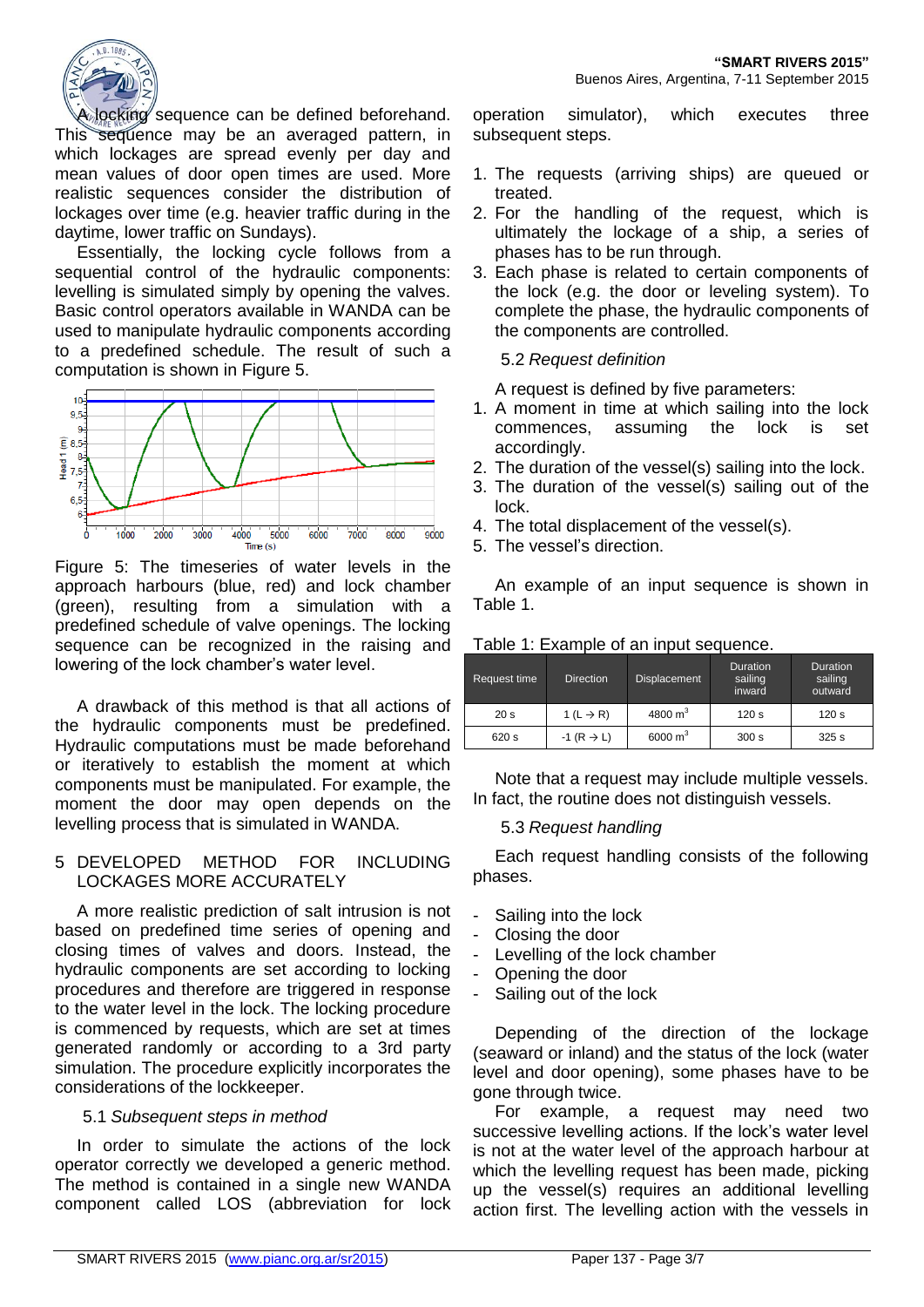

the lock, to get those to the opposite side, is the obvious second levelling action.

#### 5.4 *Lockkeeper variables*

The characteristics of the phases are determined by the lock operator.

In reality, a lockkeeper does not commence the locking cycle only after a vessel has reported ready for lockage at the lock entry. Rather, the lockage is anticipated either by a call made by the vessel prior to arrival or after the vessel has been noticed visually by the lockkeeper. If required the lock is levelled empty towards the side at which the vessel is approaching.

Likewise, the door is opened when the vessel approaches the approach harbour to facilitate sailing into the lock without delay.

Two variables are defined to account for these considerations.

# • T\_PREVLEVEL

The anticipation by the lockkeeper with respect to the locking process. This means that the lockkeeper will commence the locking process this length of time prior to the request.

T\_PREVDOOR

The lockkeeper will open the door this length of time before the ship will be able to sail into the lock.

The doors can be opened when levelling has completed. Usually, the doors may already be opened before the water level has been decreased to zero. The remaining water level difference at which the door may be opened is given by the following parameter.

#### • DH\_OPEN

Remaining water level difference at which the door may be opened.

When a locking cycle has been completed and the vessel(s) have sailed out of the lock, the lockkeeper checks for approaching traffic and keeps the lock gates open if approaching vessels are nearby.

• T\_IDLE

The duration of time before the lockkeeper considers the next action to take.

T\_OPENMAX

Maximum duration of waiting for the next ship with opened doors. If a new request is within this time, the door will remain open. Otherwise, the lockkeeper will shut the door.

To illustrate the meaning of these variables, consider the following example; see [Figure 6a](#page-3-0).

After completion of a lockage, vessels have sailed out (orange vessel). The door remains open (indicated by green patch). The next request for lockage (yellow line) will only be made some time later – the request is not yet known by the lockkeeper, i.e. he cannot act on it yet.

The variable T\_IDLE (purple arrow) determines the moment at which the lockkeeper considers the next step. When he allows a long duration of waiting for the next ship with open doors (blue arrow), given by T\_OPENMAX, the door will remain open until the next request.

During the next locking cycle vessels will sail into the lock (yellow vessel), the lock door will close (indicated by red area), and the lock chamber will level to the other approach harbour's water level.

If T\_OPENMAX is chosen smaller, see Figure [6b](#page-3-0), the lockkeeper will close the door before the next request. The door will then be opened just before the vessels are ready to sail into the lock, for which the period T\_PREVDOOR is given.



<span id="page-3-0"></span>Figure 6: Closing the door after the sailing out following a lockage, before the sailing into the lock for the subsequent lockage.

Note that during that time of the doors being open, the lock exchange continues – contributing to the intrusion of salt through the lock. In case of shipping locks on the interface between salt and fresh water the duration with which the door remain opened awaiting approaching traffic does thus not only affect the traffic capacity of the lock but the amount of salt intrusion as well. This will be shown by an example in Section [6.](#page-5-0)

# 5.5 *Determination of successive phases*

The transition of successive phases is determined by the state of the hydraulic components. The levelling phase, for example, is finished when a defined remaining water level difference has been reached; only then can the phase in which the doors are opened be started. Waiting times are user-defined parameters which are chosen in accordance with the lockkeeper's practice.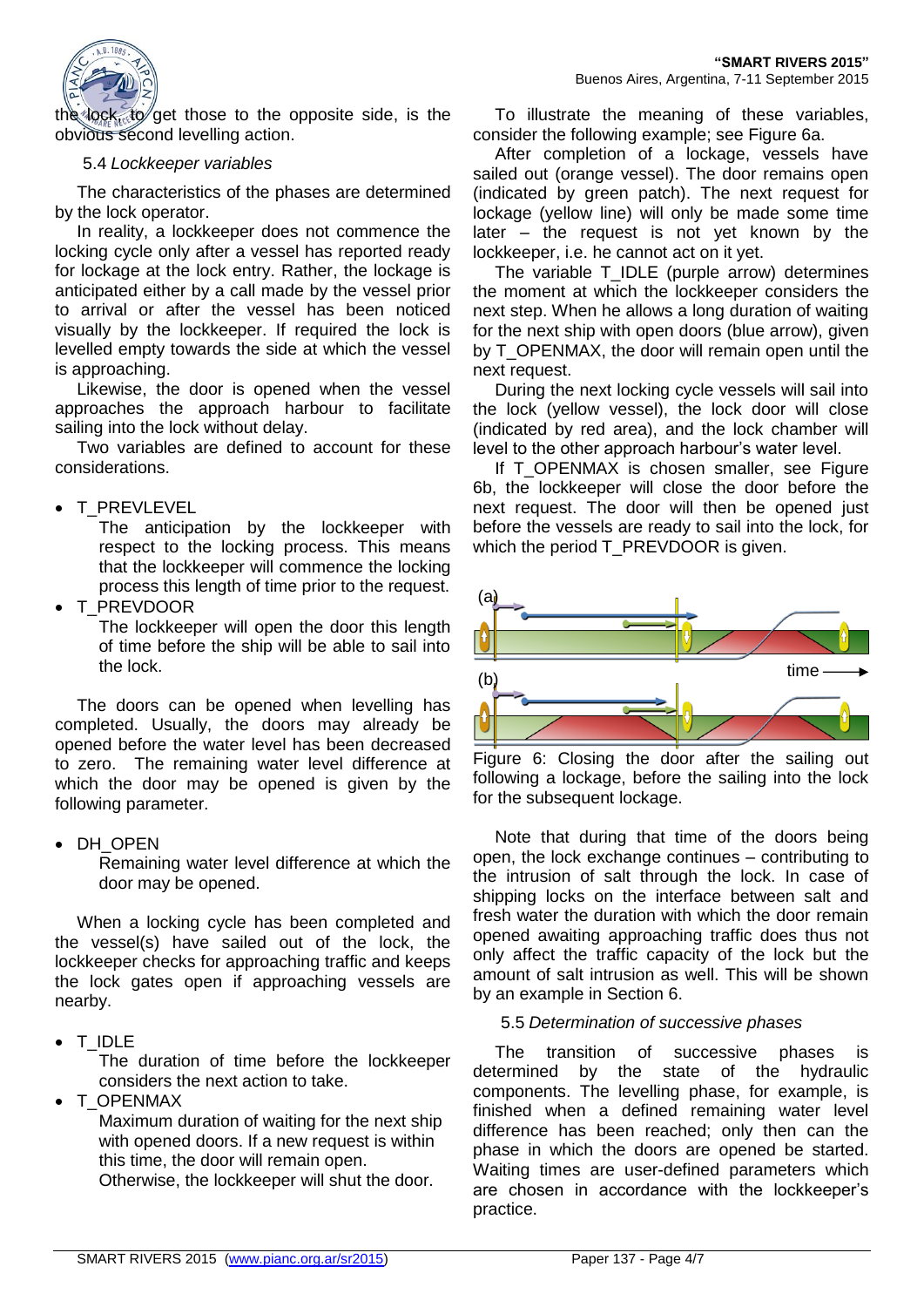

Within each phase the state of different hydraulic WANDA components are controlled. After the phase of opening the doors has started, for example, the valve component in the WANDA scheme schematizing this door is set to an opened state. The motion lasting a number of time steps is imposed using a tabular description.

The setting of the components can be dependent on the phase of the tide, as follows from the levelling process of the lock.

#### <span id="page-4-2"></span>5.6 *Generic functional diagram*

In order to make the method generically applicable for all possible situations we designed a generic functional diagram, shown in [Figure 7.](#page-4-0)



<span id="page-4-0"></span>Figure 7: The generic functional diagram on which the locking procedure is based. The arrows between phases denote the conditions to be met before a transition to the next phase.

To illustrate the use of this diagram, consider one request for a lockage going from left to right, see [Figure 8.](#page-4-1) The simulation starts in phase "00", with no vessel being present in the lock chamber. When the lock chamber has a water level not equal to the left hand side approach harbour, levelling to this level is the first step. To this end, phase 01 is realized and according to the tide the hydraulic components are set, e.g. valves are opened.

When the water level difference has reached a required value, phase 02 is entered. The lock is idle, both doors remain closed. If applicable a flushing discharge is realized by setting the hydraulic components appropriately.



<span id="page-4-1"></span>Figure 8: The sequence of actions in order to realize a lockage from left to right, as described in Section [5.6.](#page-4-2)

Phase 05 is entered to open the doors. Subsequently, the operation goes to phase 07 and remains there for the duration of vessels sailing into the lock, a parameter given as property of the lockage request.

Via phase 05 the operation returns to phase 02 in which the doors are set to close. Again this takes several time steps, for which the motion of the door is set in a tabular component.

After levelling to the right hand side water level (phase 03), the operation jumps through phase 04 to phase 06, as the conditions to open the doors on the right hand side lock head are met. Finally the vessels sail out of the lock with a duration set as lockage parameter.

The lock operation then remains in phase 10, ready to receive vessels travelling in opposite direction or to close when the next request is again to transfer vessels from the left hand to the right hand side. If no request follows, the lockkeeper determines when the door is shut as discussed earlier.

As can be seen, this single request requires ten steps to be completed. With the developed method, however, these follow automatically based on very basic input.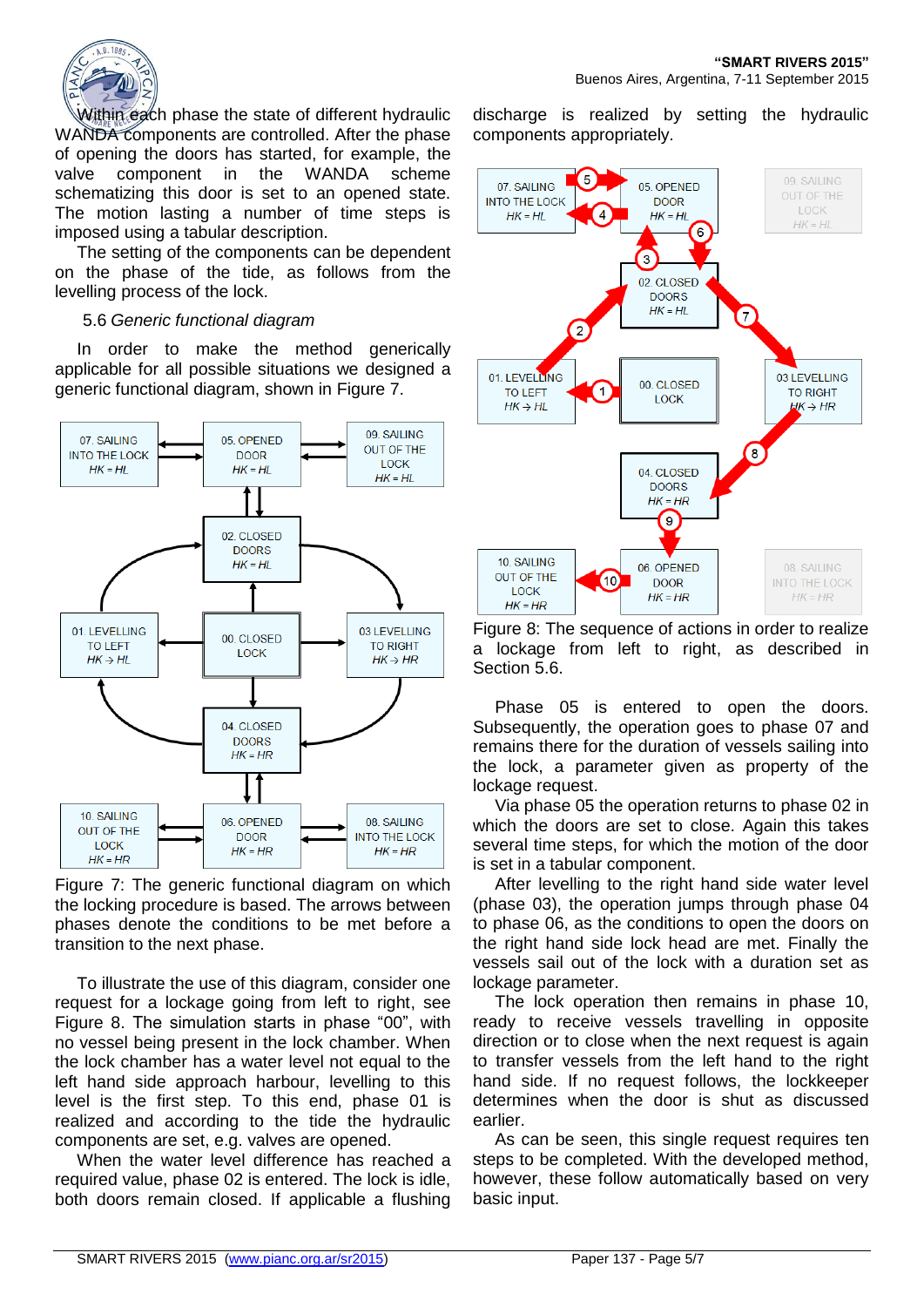

#### <span id="page-5-0"></span>6 METHOD APPLICATION AND APPLICATION RE<del>SU</del>LTS

WANDA-Locks, including the LOS component, has been applied in a recent study concerning the Krammer locks complex, in the South of Holland. This study included a pilot on two recreational locks that has been described in Weiler et al. (2015), to which reference is made for the project's background.

The study considers the application of salt intrusion mitigating measures at the Krammer locks. These needed to reduce the salt intrusion to an allowable 20 kg/s (1700 tonnes per day) for the entire lock complex.

Both the present situation (i.e. 2012) and various future scenarios (2025, 2045 and 2115) were considered. Furthermore, the situation with the two existing commercial locks was considered as well as the hypothetical situation with three commercial locks.

A realistic forecast of the yearlong sequences of requests was provided with the simulation program SIVAK (De Gans (2010)). This program schedules the traffic taking into account the occupancy level of the lock, but lacks a detailed hydraulic computation or calculation of salt intrusion.

To address the impact of the lock operator's considerations, the following variations have been simulated.

- 1. No limitation on the duration of the doors being opened.
- 2. Closing the doors after the vessels have sailed out. The lockkeeper closes the door in case the time between the end of sailing out and the start of sailing in of the successive lockage is over 15 minutes. This seems a realistic value as this means that the doors should be closed after a lockage if the next ship has not (by far) reached the approach harbour.

The simulations are based on an identical traffic sequence, which is the scenario used for the 2012 simulations. This simulation comprises approximately 12,800 locking cycles for two lock chambers combined (i.e. approximately 18 lockages per day per lock).

When closing between lockages is performed (red bar in [Figure 9\)](#page-5-1) the number of door openings has increased by approximately 6,000. The doors are most likely to be closed during the originally longer moments of opened doors. These are now replaced by two periods of opened doors, which in total are shorter than the original single moment.



<span id="page-5-1"></span>Figure 9: Number of occurrences of opened doors.

The distribution of the duration with which the door remains opened is shown in [Figure 10.](#page-5-2) A significant effect of closing the door between lockages can be seen: only 4% of door openings now exceed 30 minutes, whereas in the unlimited case this duration was exceeded by 29% of occurrences. The average duration of door open time is reduced from 28.4 minutes to 11.8 minutes.



<span id="page-5-2"></span>

Although the number of door openings has increased, the effect on the total duration of opened doors is favourable. In the unlimited case, doors were opened for 12,115 hours in total. This means, for both locks, that doors are opened 69% of the time. The limited maximum duration of door opening decreased the total duration of opened doors to 6,228 hours (36%).

The resulting salt intrusion was reduced with about 20 – 30 kg/s (1700 – 2600 tonnes per day) which is equal to or greater than the allowable salt intrusion of 20 kg/s.